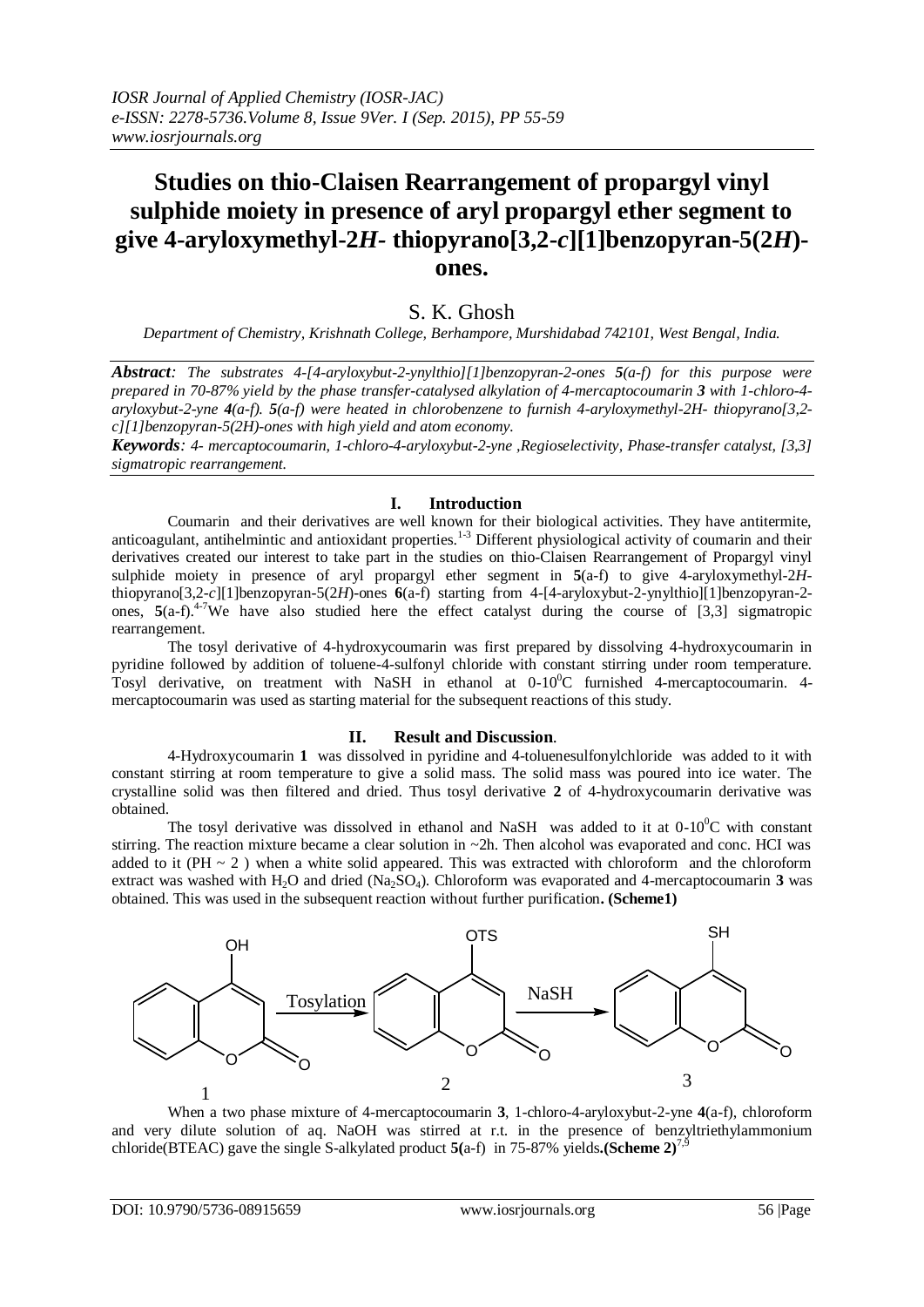

Compound **5**(a-f) were characterised from their elemental analyses and spectroscopic data. Substrates **5**(a-f) were refluxe in chlorobenzene for 4 h to give solid compounds **6**(a-f) in 75-87 % yields**.(Scheme 3)**



The characterisation of **6**(a-f )were done using the same principle of elemental analyses and spectroscopic data as our preceeding short communication paper.<sup>11,12</sup>

To test the generality of the rearrangement, the thermal rearrangement of six sulphides **5**(a-f) were studied and similar result was obtained in every cases like previous observations.<sup>8,10</sup> As our expectation, in every cases sulphur heterocycle was obtained without affecting the aryl propargylether segment. The aryloxypropargyl ether may undergo oxygen Claisen rearrangement while the propargylvinyl sulphide may undergo thio-Claisen rearrangement. Hence these substrates provide excellent scope for studying the competition between oxygen Claisen and thio-claisen rearrangements as well as synthesis of sulphur heterocycles. However, the activation enegy required for the arylpropargyl ether rearrangement is much higher than that of propargylvinyl sulphide rearrangement.<sup>13</sup> Every sulphide shows perfect regioselectivity with high yield and atom economy. Thus this is very eco-friendly synthesis of sulphur heterocycles.

To test the effect of catalyst on this rearrangement, every sulphide, **5**(a-f) was heated in presence of acid(p-toluene sulfonic acid) and base ( pyridine ) but no product other than **6**(a-f) was obtained.

The formation of **6** from **5** involves a [3,3] sigmatropic rearrangement at the propargylvinyl sulphide segment of 5 leading to an allenyl-ene-thiol intermediate. This intermediate undergoes tautomerisation, [1,5]H shift followed by electrocyclic ring closure to give **6.(Scheme4)**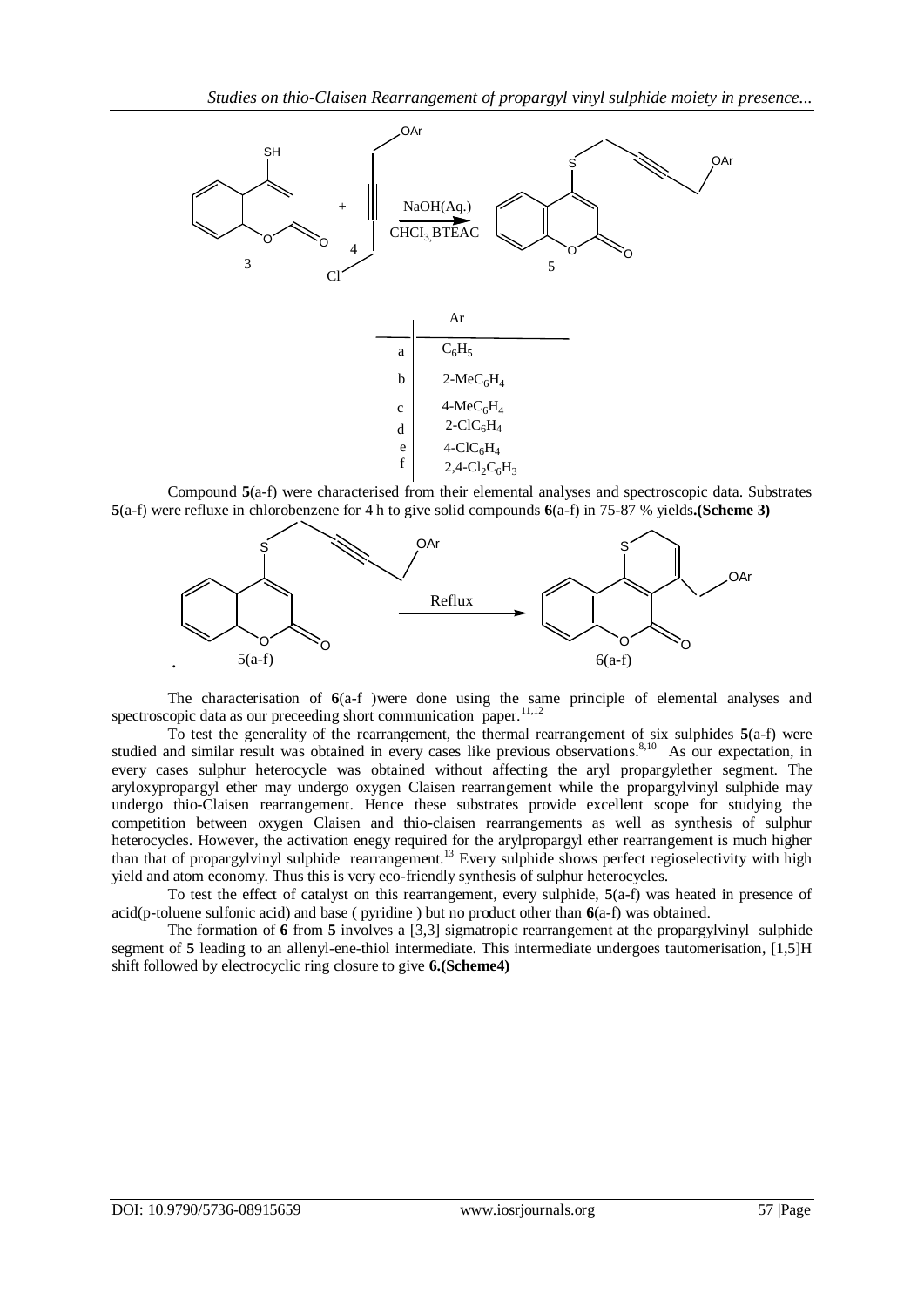

### **III. Conclusion**

It is important to note that thermal rearrangement of six sulphides **5**(a-f) exhibits excellent regioselective ring closure. Therefore, this is a general eco-friendly regioselective method for the synthesis of 4 aryloxymethyl- 2*H*-thiopyrano[3,2-**c**][1]benzopyran-5(2*H*)-ones in excellent yields.

## **IV. Experimental Section**:

**General Procedures :** Melting points were determined in an open capillary and are uncorrected. IR spectra were recorded on a Perkin-Elmer L 120-000A spectrometer ( $v_{max}$  in cm<sup>-1</sup>) using KBr as solvent. UV absorption spectra were recorded in EtOH on a Shimadzu UV-2401PC spectrophotometer(wavelength in nm). <sup>1</sup>H NMR(300 MHz, 500 MHz) spectra were recorded on a Bruker DPX-300 and Bruker DPX-500 spectrometer in CDCI3 with TMS as internal standard. Elemental analyses and mass spectra were recorded on a JEOL JMS600 instrument. <sup>1</sup>H spectra were recorded at Indian Institute of Chemical Biology, Kolkata and Bose Institute, Kolkata. Silica gel [60-120 mesh], Spectrochem, India was used for chromatographic separation. Silica gel G[E-Merck(India)] was used for TLC. Petroleum ether refers to the fraction boiling between  $60^{\circ}$ C and  $80^{\circ}$ C.

### **General procedure for the preparation of 4-mercaptocoumarin:**

4-Hydroxycoumarin, 1 (25 mmol ) was dissolved in pyridine (5 ml ). Then 4-toluenesulfonylchloride (5 g, 26.3 mmol ) was added to it with constant stirring (30 min. ) at room temperature to give a solid mass. It was poured into ice water. The crystalline solid was then filtered and dried. Thus tosyl derivative **2** of 4 hydroxycoumarin derivative was obtained.

**Compound 2: :** m.p. 114°C; yield 90%; UV(EtOH)λ<sub>max</sub>:217, 274,314 nm; IR(KBr)Υ<sub>max</sub> :1740, 1620, 1250 cm<sup>-1</sup>; <sup>1</sup>H NMR( 300MHz )δ: 2.47(s,3H), 6.31(s, 1H), 7.24-7.91 (m, 8H); m/z 316 (M+); Anal. Calcd. For C<sub>16</sub>H<sub>12</sub>O<sub>5</sub>S: C, 60.76; H, 3.80 found C, 60.86; H, 3.72%.

The tosyl derivative ( 13 mmol ) was dissolved in ethanol (100 ml ). Then NaSH (1.5 g, 27 mmol ) was added to it at  $0-10^{\circ}$ C with constant stirring. The reaction mixture became a clear solution in ~2h. The alcohol was evaporated and conc. HCI was added to it (PH  $\sim$  2) when a white solid appeared. This was extracted with chloroform (  $2x$  50 ml) and the chloroform extract was washed with H<sub>2</sub>O ( $3X$  25 ml) and dried (Na<sub>2</sub>SO<sub>4</sub>). Chloroform was evaporated and 4-mercaptocoumarin was obtained. This was used in the subsequent reaction without further purification.

## **V. General procedure for the preparation of sulphides 5(a-f):**

To a mixture of 4-mercaptocoumarin **3** ( 6.2 mmol ) and **4**(a-f) ( 9 mmol ) in chloroform ( 50 ml ) was added a solution of BTEAC (0.25g, 0.9 mmol ) in 1% NaOH ( 50 ml ) and the mixture was stirred for a period of 4h. It was then diluted with H<sub>2</sub>O ( $125$  ml) and extracted with chloroform ( $2x50$  ml). The chloroform extract was washed successively with  $2(N)$  HCI ( $2x50ml$ ), brine ( $2x50ml$ ), H<sub>2</sub>O ( $2x50ml$ ) and dried (Na2SO4). The solvent was removed and the residual mass was chromatographed over silicagel. All the compounds **5**(a-f) were obtained when the column was eluted with 40% ethylacetate in pet-ether solution.

**Compound 5a :** m.p. 108°C; yield 75%; UV(EtOH) $\lambda_{\text{max}}$ :218, 271 nm; IR(KBr) $\Upsilon_{\text{max}}$ : 1690, 1580, 1230 cm<sup>-1</sup>; <sup>1</sup>H NMR( 300MHz )δ: 3.82 (t, 2H, J= 2Hz), 4.71(t, 2H, J= 2Hz), 6.28(s, 1H), 6.92-7.73 (m, 9H); m/z 322 (M+); Anal. Calcd. For  $C_{19}H_{14}O_3S$ : C, 70.80; H, 4.35 found C, 70.67; H, 4.19%.